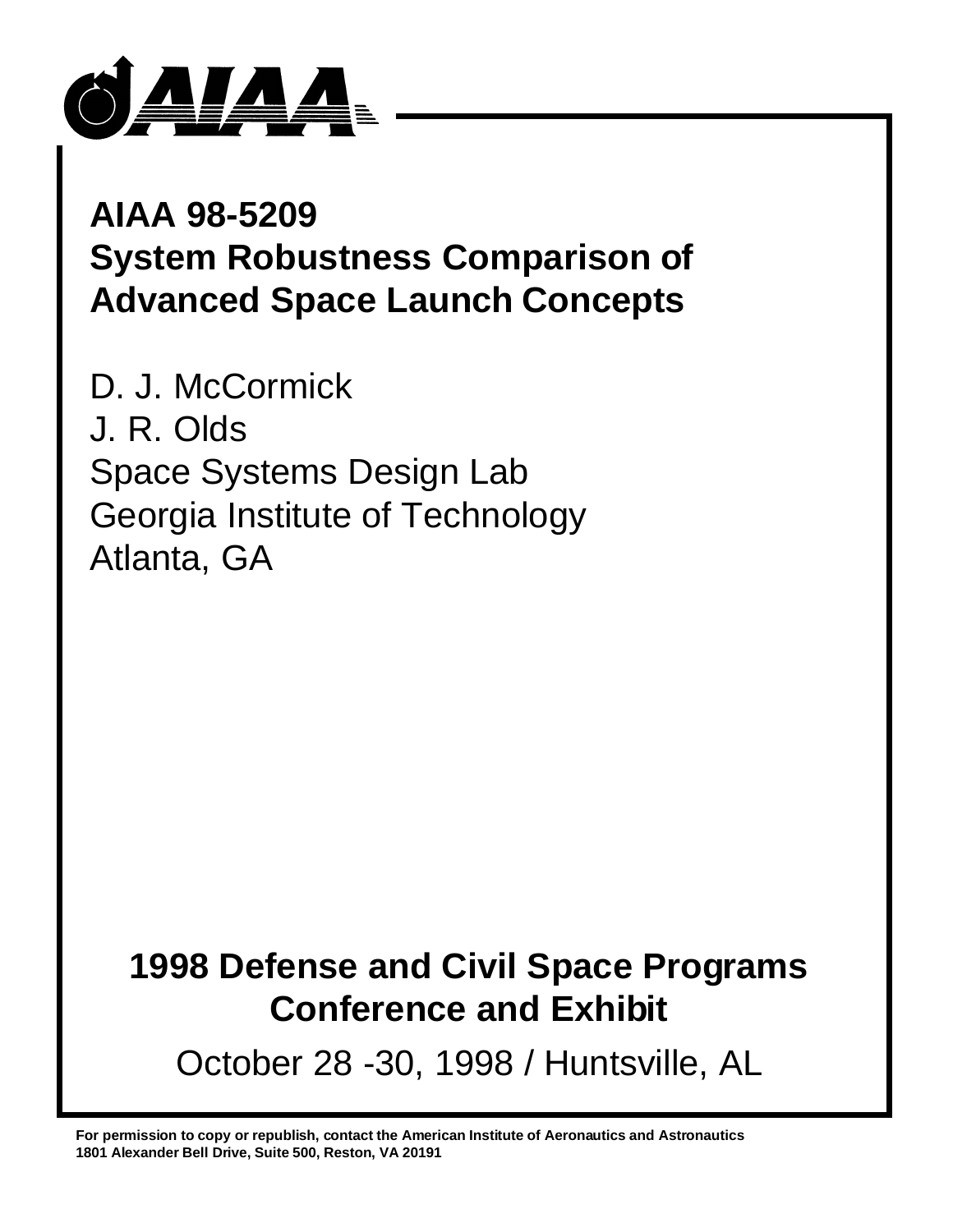### **System Robustness Comparison of Advanced Space Launch Concepts**

David J. McCormick† Dr. John R. Olds<sup>††</sup> Aerospace Systems Design Laboratory School of Aerospace Engineering Georgia Institute of Technology, Atlanta, GA 30332-0150

#### **ABSTRACT**

This research proposes two methods to investigate the robustness differences between competing types of advanced space launch systems. These methods encompass two different phases of the advanced design process and are used to compare the relative advantages of two concepts in these phases.

The first is a Monte Carlo simulation during the conceptual phase of design, where mold lines can be changed to account for uncertainty in weight assumptions. This tests the vehicle weight growth for a fixed mission. Here, the all-rocket single stage to orbit (SSTO) shows a more narrow distribution of dry weight, suggesting higher concept robustness. A study of vehicle mass ratio and mixture ratio combinations for both vehicles show the relative location of the results.

The second phase represents the transition to detailed design. An optimization based on length determines the appropriate size for detailed design. This optimization takes into account uncertainties placed on both weight relationships and performance requirements.

Both of these analyses utilize Crystal Ball Pro® in conjunction with Microsoft Excel®. This gives the technique compatibility with commonly used computer platforms.

While the all-rocket SSTO does show an advantage in the area of system weight growth, several other factors are important in determining the viability of a reusable launch system, not the least of which is mission flexibility. Here the runway-operated RBCC SSTO has a distinct advantage.

 $\overline{a}$ 

#### Copyright ©1998 by John R. Olds and David J. McCormick. Published by the American Institute of Aeronautics and Astronautics, Inc. with permission.

#### **NOMENCLATURE**

| ACC             | advanced carbon-carbon         |
|-----------------|--------------------------------|
| c.g.            | center of gravity              |
| <b>ESJ</b>      | ejector scramjet               |
| LEO             | low-earth orbit                |
| LH <sub>2</sub> | liquid hydrogen                |
| LOX             | liquid oxygen                  |
| <b>MSE</b>      | mean square error              |
| Mtr             | transition Mach number         |
| <b>RBCC</b>     | rocket-based combined cycle    |
| <b>SSTO</b>     | single stage to orbit          |
| T/W             | thrust to weight ratio         |
| <b>TPS</b>      | thermal protection system      |
| <b>UHTC</b>     | ultra high temperature ceramic |
| <b>VTO</b>      | vertical takeoff               |
| <b>WER</b>      | weight estimating relationship |

#### **INTRODUCTION**

#### Background and Motivation

Stochastic design simulations give an entirely new aspect to conceptual design. By introducing uncertainty into the design process early in the design process, informed decisions can be made without requiring more accuracy than is possible from the conceptual designer.

This also brings the concept of quantifiable risk into the engineering arena in its earliest stages. Ideas that may seem appealing in a deterministic, point design environment might lose their luster when their sensitivity to assumptions is revealed. Alternatively, a concept decision that might seem less favorable might gain favor when it is found to have a low mission risk. By giving this new kind of information to the decisionmaker, robustness simulations can improve the quality of decision making.

<sup>†</sup> *Graduate Research Assistant, School of Aerospace Engineering, Student Member AIAA.* 

*Engineering, Student Member AIAA.* †† *- Assistant Professor, School of Aerospace Engineering, Senior member AIAA.*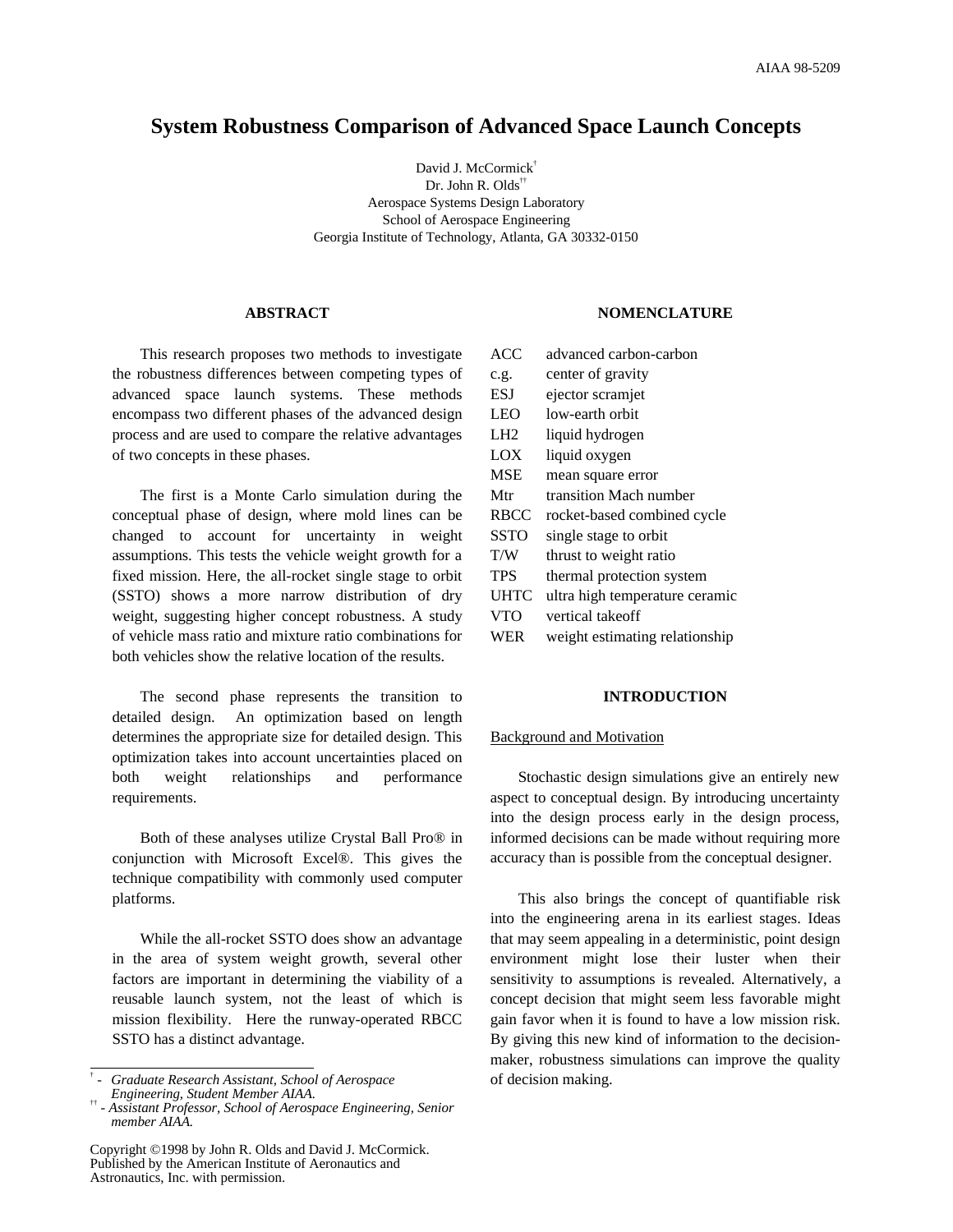This technique is also valuable to potential investors or government backers of a space launch venture. Improving the information available to potential investors or government backers can not only help identify low-risk investments, but also weed out any seemingly benign concepts that have a propensity for weight growth. This helps the industry by limiting money spent on a project with little chance for success, and reduces the chance for public, and more importantly investor, disappointment.

The two concepts used in this study to test the techniques presented are a representative rocket powered Single Stage to Orbit vehicle (SSTO) (figure 1) and a representative rocket-based combined cycle (RBCC) powered SSTO vehicle (figure 2).

The first concept is a simple wing-body cylindrical propellant tank, oxidizer-aft SSTO vehicle. It features five high thrust-to-weight ratio liquid oxygen/ liquid hydrogen (LOX/LH2) rocket engines mounted in a cluster at the rear of the craft. The payload is carried centrally, near the vehicle center, giving it a small center of gravity (c.g.) travel between payload-in and payload-out conditions. Other design features include wingtip mounted fins for lower induced drag and greater control authority, cylindrical tanks with elliptical domes for low structural weight and a set of hydrogen powered turbofan landing engines for landing abort capability.

The second concept is an ejector scramjet (ESJ) concept from the Space Systems Design Laboratory at Georgia Tech called Hyperion. The ESJ RBCC engine has four operating cycles corresponding to different parts of its flight regime. The first mode is ejector. Here a rocket cluster inside the engine duct fires, having its thrust augmented by the entrainment of ambient air through the inlet and duct. From about Mach 2 to Mach 3, the vehicle gradually powers down its rocket engine and ramps up its ramjet fuel injectors. From Mach 3 to 6, the engine acts as a ramjet and here sees its highest efficiency. After Mach 6, the engine operates in scramjet mode until Mach 10, the transition Mach number (Mtr) for this particular concept. Past this Mach number, the front ducts close off and the ducted rockets fires to carry the craft the remainder of the way to orbit.



*Figure 1 - All Rocket SSTO Concept*



*Figure 2 - RBCC SSTO Concept*

Neither of these concepts employ launch assist and both land on a runway. However, due to the lower gross weight of the RBCC engine concept and larger wings required for its more flattened trajectory, the representative RBCC vehicle is able to launch horizontally from a runway where the all-rocket SSTO requires a prepared pad and vertical launch. Other than these differences, both vehicles perform the same mission, 20 klbs. to low-earth orbit (LEO), then a powered landing.



*Figure 3 - Comparison of Trajectories*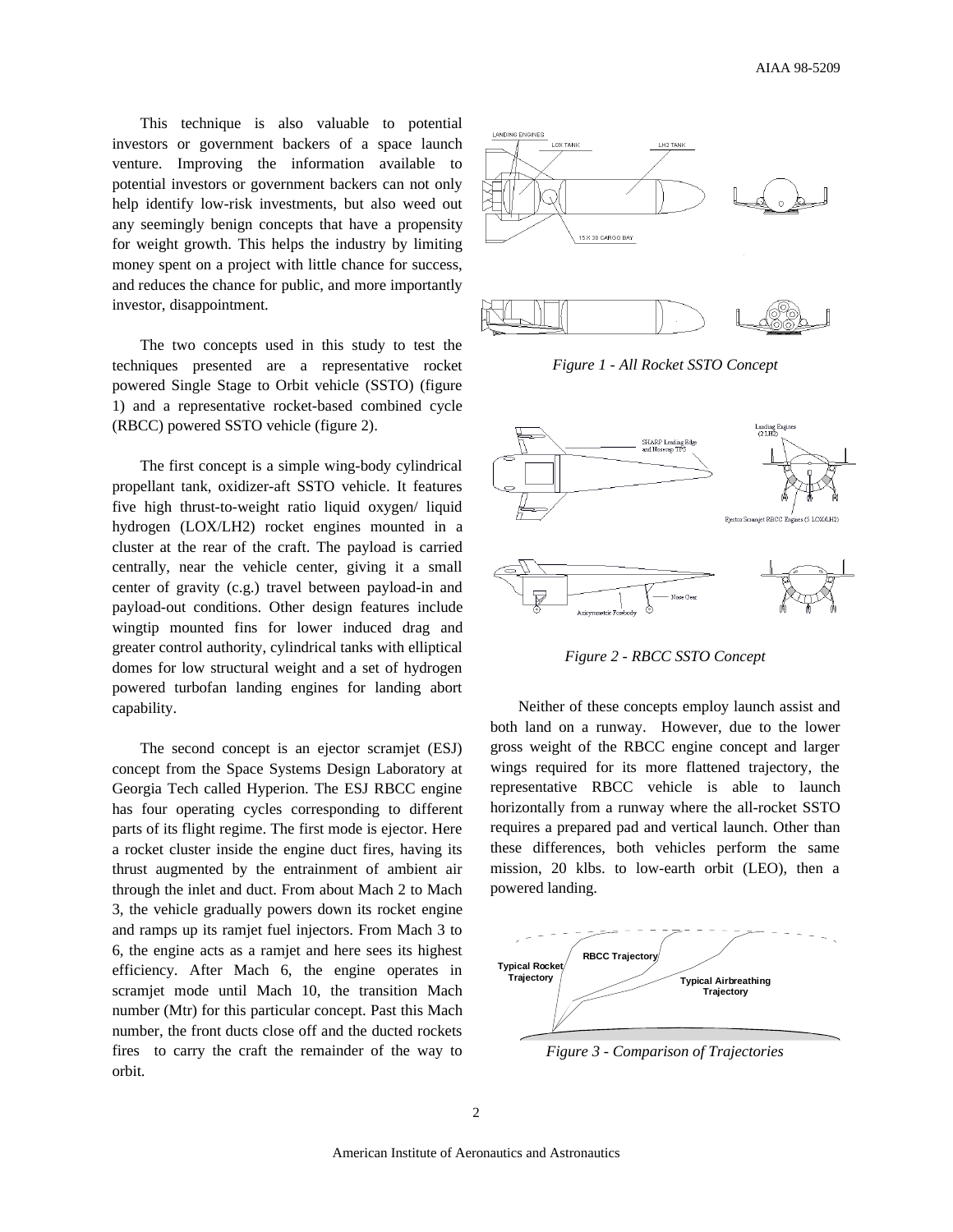Recently, RBCC space launch vehicles have been touted as promising higher system robustness due to their lower fuel mass fractions.

Alternatively, the all-rocket SSTO has a higher thrust-to-weight (T/W) engine than the RBCC SSTO (reference 7). This means that dry weight gains realized by the RBCC's higher efficiency engine could be offset by its engine weight. In addition to this, rocket concepts typically have a higher propellant bulk density and simpler shape, meaning higher volumetric efficiency. All of these advantages have the potential to translate into enhanced system robustness.

Since both of these are valid arguments for either RBCC or all-rocket SSTO's, debate should benefit from a quantitative analysis of system robustness for these representative vehicles.

#### Simulation Method

Monte Carlo simulation is an accurate, if not computationally efficient, way to include uncertainty in the design process. It involves randomly choosing values for variables designated as uncertain then performing a function evaluation several thousand times with the random factors until an acceptable distribution is generated.

Once this distribution is obtained, it can be used in any number of ways. It becomes an output like any other result of an objective function call and can be manipulated through chosen design variables using any one of many optimization techniques and multiple simulations.

When combined with optimization techniques, this method can modify systems so that they are insensitive to the effects of uncertainties. In the first phase of the study, it is used for a fixed set of design variables to determine the variance of the response. The second uses a design variable, vehicle length, to minimize the effect of uncertainties on dry weight margin. This is an excellent example of bringing optimization into the uncertain design process.



*Figure 4 – Illustration of Monte Carlo Method*

#### **CONCEPTUAL DESIGN SIMULATION**

#### Methodology

The goal of this phase of the study is to determine if there is any inherent robustness advantages to either all-rocket or RBCC SSTO vehicles during conceptual design and to validate the resizing Monte Carlo algorithm. To do this, trajectory information for a single-valued baseline is inserted into a weights and sizing module that has several weight estimating relationships (WER's) that determine the size and weight of various subsystems. This model combines them to determine the dimensions of a vehicle to perform the mission required by the trajectory data.

The sizing module for both cases is a photographically scaling set of WER's that alter the length of the vehicle to match a required mass ratio. With increasing length, in most size ranges, the available ratio of fuel mass to vehicle mass will increase (figure 5). The model utilizes this effect by increasing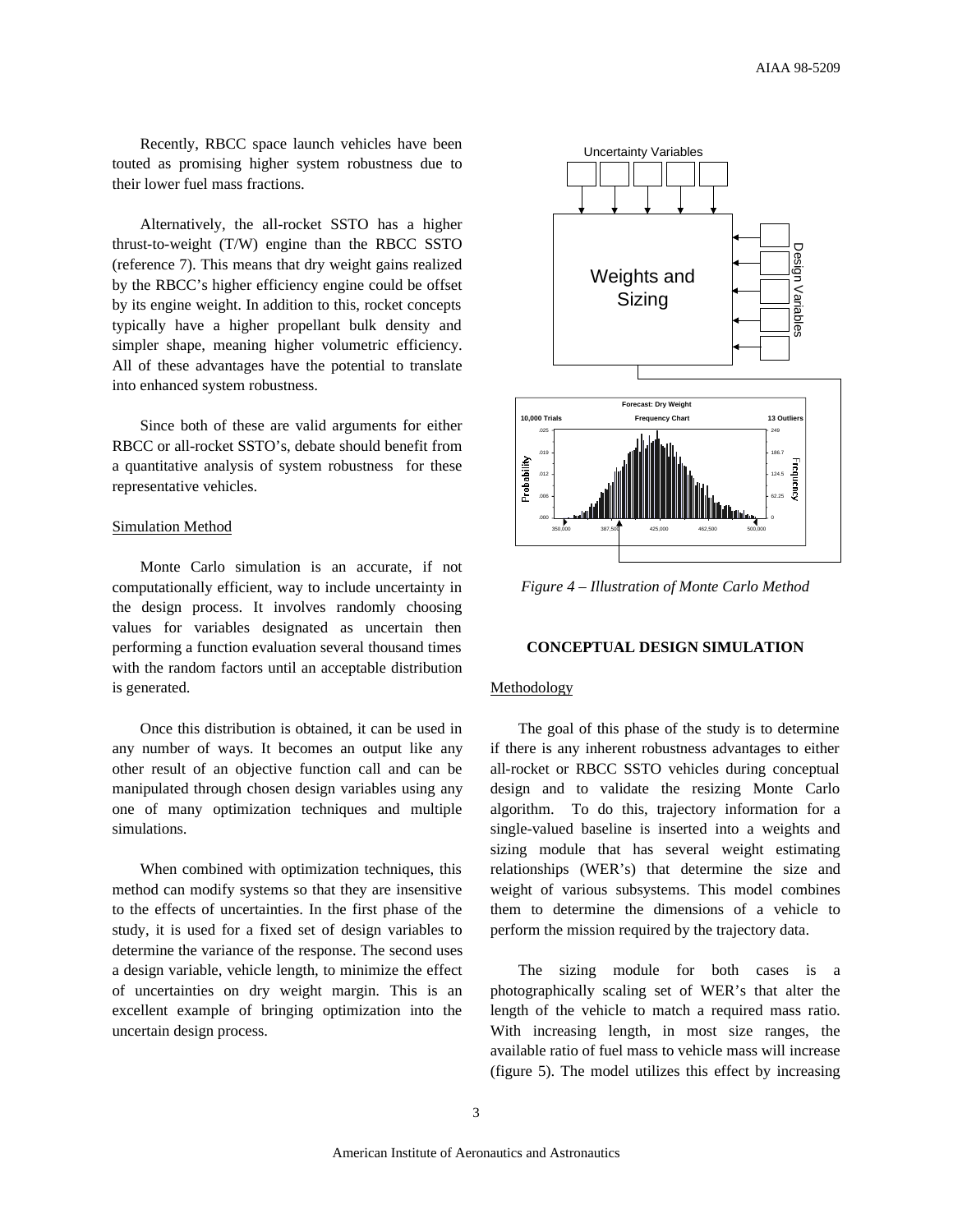or decreasing the modeled length of the vehicle until the mass ratio of the scaled vehicle equals the required mass ratio determined by the trajectory analysis.

To study the effect of uncertainty on the dry weight distribution, uncertainty distributions are applied to the WER's and a Monte Carlo simulation is run for a constant mass ratio and mixture ratio. The outputs of the analysis (dry weight) are therefore available in probability distribution form for analysis.





The two comparison concepts are identical in weight uncertainty assumptions where appropriate. Some areas where assumptions differ are in the main engine, body flap (Hyperion has no body flap), landing/takeoff gear and nosecone/wing leading edge thermal protection system (TPS). In this area, Hyperion uses ultra high temperature ceramic (UHTC, reference 6) due to the sharper edges on the fuselage and wing. These edges enable Hyperion to have a high dynamic pressure trajectory without excessive drag losses. The all-rocket SSTO vehicle uses advanced carbon-carbon composite (ACC). This is more useful in blunt body applications. There are other differences that are important but are not uncertainty assumptions.

The first of these is the airframe shape. Hyperion is a semi-conical lifting body with a high fineness ratio and a long slender cone in the forward section of the vehicle (figure 2). The all-rocket SSTO vehicle considered has a mostly cylindrical shape, with a drooped nose at the front for hypersonic stability. These

divergent shapes necessitate different structural concepts for the two vehicles. Hyperion, to better fit into its lifting body shape, has non-integral propellant tanks. In addition to this, the forward main hydrogen tank is built with 'double-bubble' construction technique. This robs Hyperion of some packaging efficiency, but it hopefully will give the tank a similar unit weight to the mostly cylindrical tank of the allrocket SSTO vehicle.

The all-rocket SSTO vehicle (figure 1) has an integral tank structure. This eliminates the need for an aeroshell, providing great weight savings. It also provides high packaging efficiency. Both of these factors help minimize the effects of weight growth, a paramount issue in SSTO concepts. They do not, however, directly relate to the assumptions for the Monte Carlo simulation, yet they do affect the response of the model to uncertainty.

#### Results

Tables 1 and 2 show results of the simulation described above for the all-rocket and RBCC SSTO vehicles. The distributions for dry and gross weight show a clear robustness advantage for the all-rocket SSTO.

*Table 1 – Hyperion Uncertainty Results*

|               | <b>Mean</b>    | <b>Standard Dev.</b> |
|---------------|----------------|----------------------|
| Dry Weight    | 218,700 lbs.   | $11,650$ lbs.        |
| Gross Weight  | 1,278,100 lbs. | $62,600$ lbs.        |
| Land./TO Gear | 37.385 lbs.    | 1,830 lbs.           |

*Table 2 – All-Rocket SSTO Uncertainty Results*

|               | <b>Mean</b>    | <b>Standard Dev.</b> |
|---------------|----------------|----------------------|
| Dry Weight    | 126,200 lbs.   | $8,075$ lbs.         |
| Gross Weight  | 1,251,350 lbs. | 69,350 lbs.          |
| Land./TO Gear | 4.350 lbs.     | 240 lbs.             |

While the lower mass ratio does appear to reduce the variance of the response in this test, there are many other factors to consider. Bulk density, here evidenced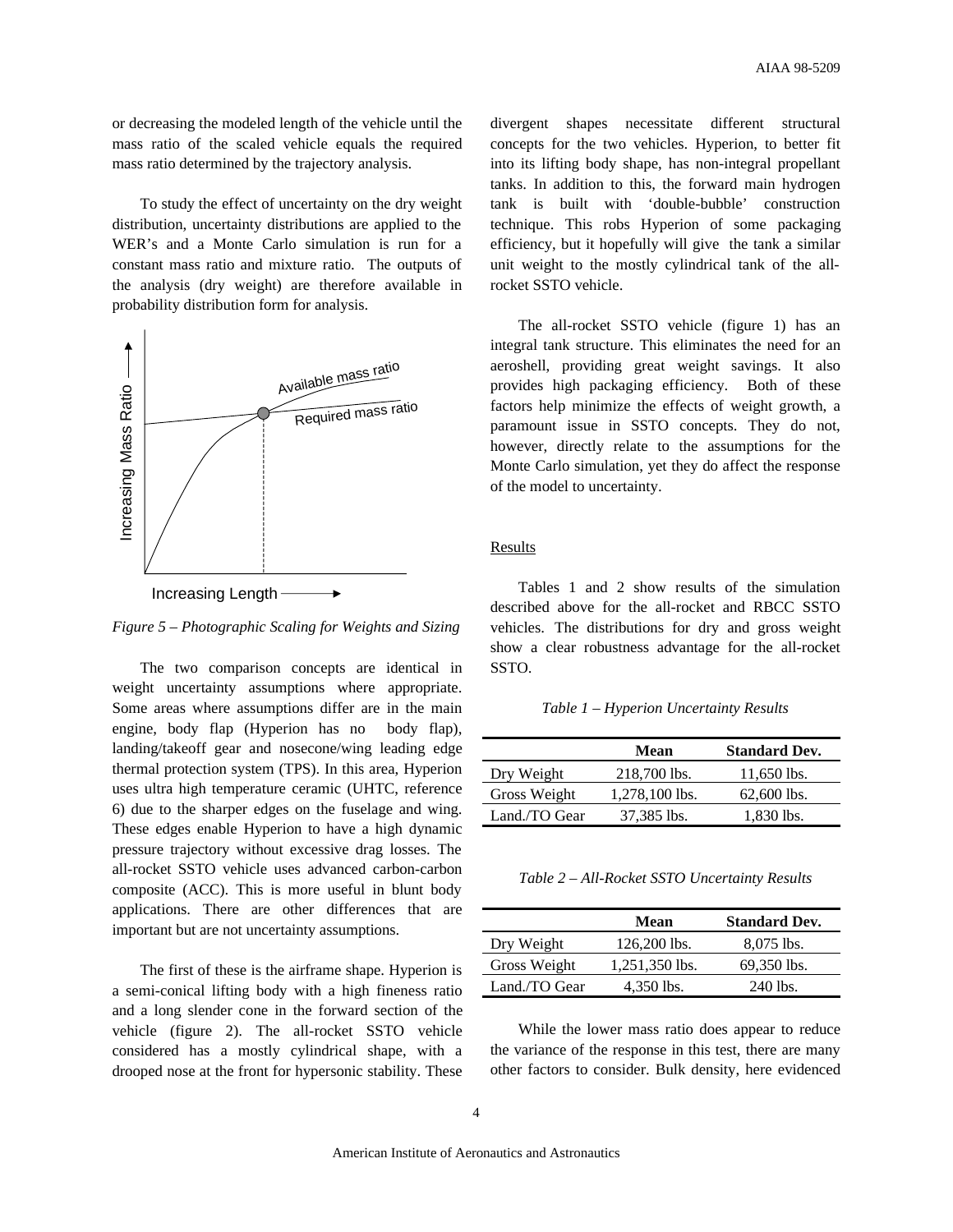in terms of mixture ratio, also plays a large role. The higher density of the all-rocket system certainly lowers the dry weight standard deviation. It should be noted that Hyperion suffers not only from a higher bulk density, but a packaging concept that is very sensitive to weight growth. The last lines of both tables 1 and 2 show the largest difference between the two vehicles in their weight breakdowns. Because Hyperion takes its own gear with it on liftoff, this gear must support the weight of the fully loaded vehicle. The all-rocket SSTO vehicle gear must only support the weight of the empty vehicle on landing. This is a major area for weight growth in Hyperion and is at the same time its greatest operational advantage.

confidence in their answers. The confidence percentiles for both vehicles in dry weight can be seen in figures 6 and 7 below. Since this is a "lower is better" situation, the probabilities of the plots below increase from left to right with increasing



Figure 6 - All Rocket SSTO Dry Weight Cumulative



The final explanation of these results is that the RBCC SSTO vehicle is an inherently more versatile machine. The fact that it can take off and land on a runway means that any airport with a hydrogen and oxygen supply could support the space launch of such a vehicle. This statement restricts the size of the craft to that of a large subsonic transport, such as a Boeing 747- 400 (231 ft. in length, reference 13). While this may not improve its commercial satellite profitability, its military and emergency deployment capability exceeds that of an all-rocket SSTO.

To better demonstrate the relative differences in standard deviation of the two concepts, the sensitivity in figure 8 shows the mass ratio and mixture ratio combination required to give Hyperion the same dry weight standard deviation as the all-rocket SSTO vehicle. Any combination along the frontier shown will have the same standard deviation and any values below will have less standard deviation.



*Figure 8 – Hyperion Variance Comparison*

Conversely, the mixture and mass ratio combinations required to give the all-rocket SSTO vehicle the same standard deviation as Hyperion are shown in figure 9. Just like the previous figure, anything above the line has a higher dry weight standard deviation than Hyperion, anything below the frontier is lower.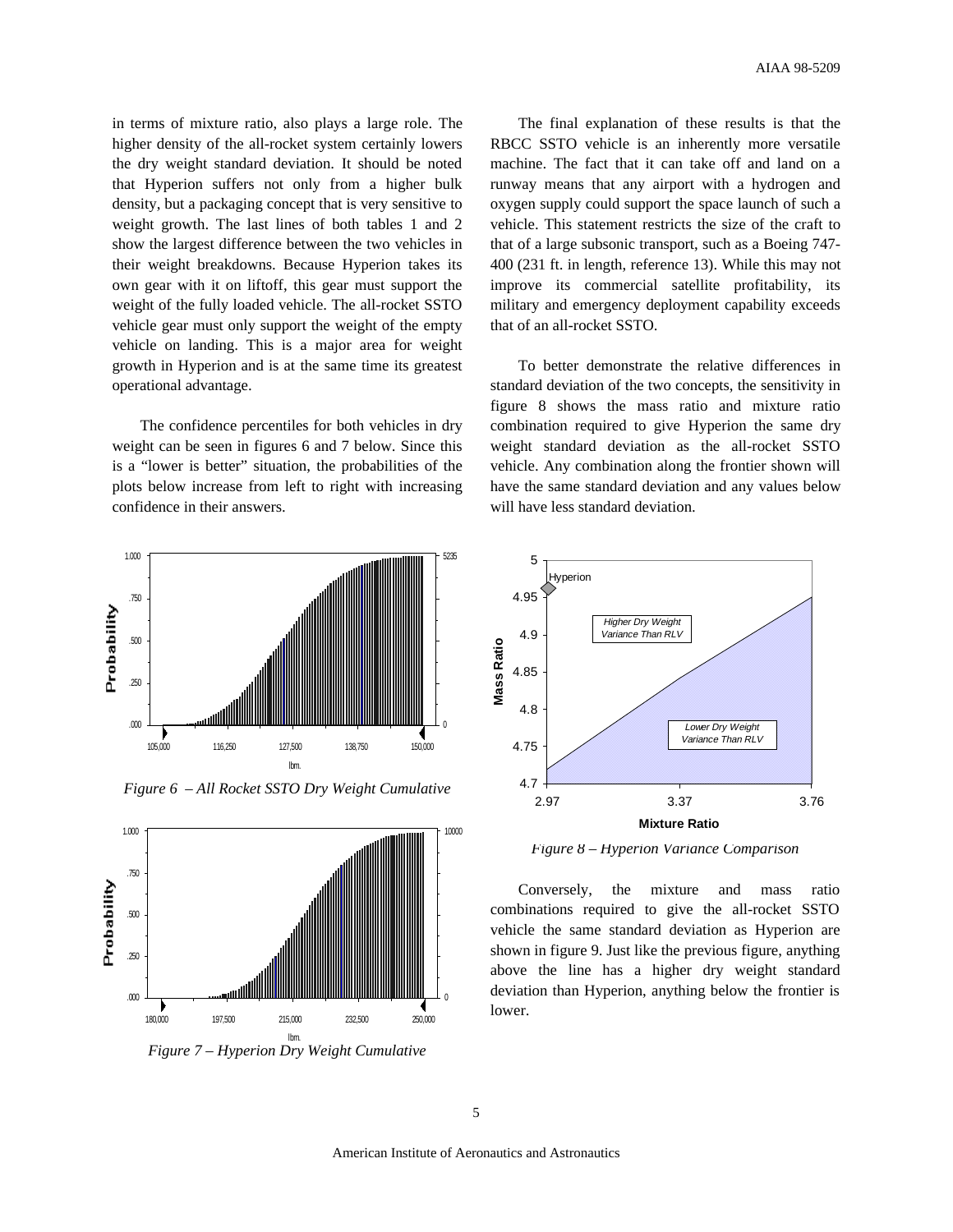

*Figure 9 – All Rocket SSTO Variance Comparison*

Here you can see that the differences in robustness are not insurmountable for either concept, and several realistic trajectory combinations could shift the relative advantages of either. These figures give a good idea of the multidimensional aspect of the problem. In this case, a great many factors were found to be of importance to the final response, not just engine performance. This indicates a need for this type of simultaneous modeling of factors.

The other goal in this phase was to determine the feasibility of this method in a true conceptual launch vehicle application. Here, the method seems quite useful, even if used in a multidisciplinary environment. A single execution took approximately ten minutes on a Pentium II 333Mhz equipped personal computer. The analysis is quick enough that it could be used in conjunction with other stochastic analyses in an overall design framework that includes uncertainty.

#### **PRELIMINARY DESIGN SIMULATION**

#### **Methodology**

This technique would more accurately be described as pre-preliminary design. In it, criteria placed on the output distributions of multiple Monte Carlo simulations determines the fixed length through optimization. This is the point from which preliminary and detailed design should commence.

To accomplish this, a different sizing technique from the one described in the previous section is employed. In this case, the effect of lowering available mass ratio by decreasing the dry weight margin is used (figure 10). Again, available and required mass ratios are matched keeping the same vehicle length but changing the dry weight margin to compensate for unexpected weight growth.



*Figure 10 – Dry Weight Margin Sizing Method*

For each set of randomly selected WER's and trajectory data, the model finds the dry weight margin that satisfies the random trajectory parameters. This process is then repeated several thousand times in Monte Carlo simulations. The distribution of dry weight margin that results can be shifted using the vehicle length as a design variable and then repeating the Monte Carlo process. In this case, the distribution is shifted until only one percent of the results are below a fifteen percent dry weight margin. Using this as a constraint, the optimizer minimizes the objective function that is the size of the vehicle. See figure 11.

This process gives an idea of the weight growth that will take place during preliminary and detailed design while preserving the fifteen percent weight growth margin for construction related weight growth. Of course, the technique is flexible so that any desired outcome of weight margin could be used. This use of WER uncertainty differs from a simple dry weight margin in that it takes into account the weight growth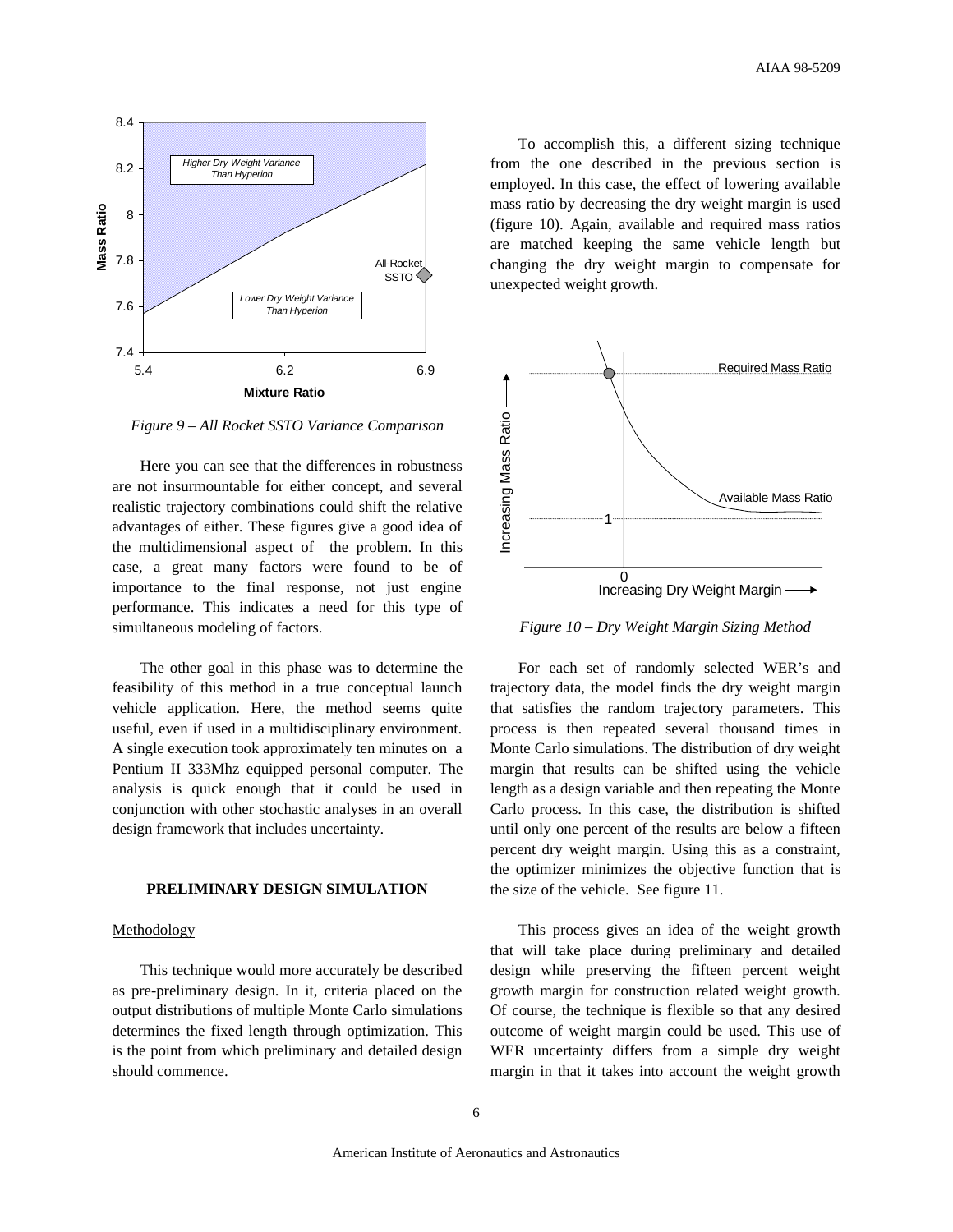characteristics of the vehicle to determine the appropriate length of the final product. This flexibility means that a project can be engineered to have a specific and acceptable failure rate. Overall this method should enhance the robustness of the project to unexpected weight growth without over-compensating and hurting economic and performance projections.



*Figure 11 – Optimization with Uncertainty*

#### Results

Table 3 below shows the length results for both concepts in this test. These again show and advantage to the all-rocket SSTO in the "safe size" required for the vehicle designs to have a good chance of meeting their mission requirements.

| Table 3 – Optimization Results for Preliminary Design |  |  |
|-------------------------------------------------------|--|--|
|                                                       |  |  |

|                  | <b>All-rocket SSTO</b> | <b>Hyperion</b> |
|------------------|------------------------|-----------------|
| Length           | 148 ft.                | $255$ ft.       |
| Margin Average   | 26%                    | 28%             |
| Margin Std. Dev. | 4 5%                   | 6 1%            |

Again, the simulation shows that this particular allrocket SSTO is a safer proposition than Hyperion from the perspective of weight growth. Figure 12 below shows the disadvantage of high variance in this particular decision making process. The dry weight margin distribution of Hyperion indicates that it requires a higher average margin in order to meet the statistical requirements of the test. In other words, to be sure that the vehicle will meet its mission requirements, a higher "overshoot" on average dry weight margin is required for Hyperion.

The results above clearly show how a propensity for weight growth can translate to program risk.



*Figure 12 – All-Rocket SSTO Dry Margin Distribution*



*Figure 13 – Hyperion SSTO Dry Margin Distribution*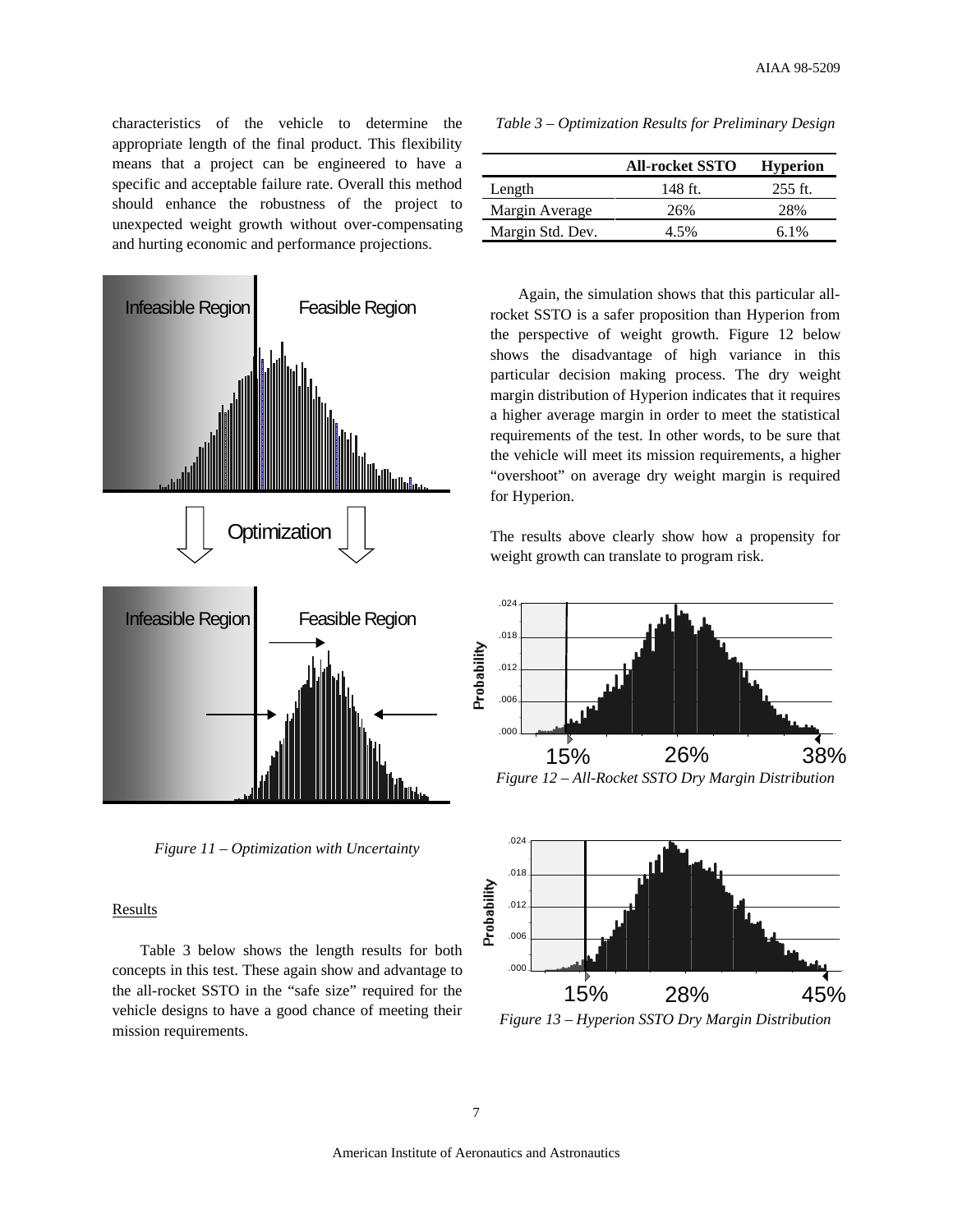From the perspective of verification of the technique, valuable information was also gathered. The typical time to optimize was approximately four hours again on a Pentium II 333Mhz equipped personal computer. Also, if there were not enough runs conducted in the Monte Carlo simulation the distributions sent to the optimizer was very noisy. This limited the ability of the process to find an optimum. Several test runs were conducted in this case to find the typical number of runs required (in this case 8000-9000) to obtain a mean square error (MSE) of the response that was of a lower order than the accuracy required for the optimum value. This is important, as if the number of executions in each Monte Carlo was too low, noise would cause the optimizer to wander indefinitely without getting close to the minimum or required values.

#### **CONCLUSIONS**

- 1. Two new methods for determining the uncertainty of space launch concepts were presented. Along with them, two examples were given for the use of these methods. Useful information about the robustness of the concepts was extracted and the methods were tested in practical application.
- 2. The burden of overly precise WER's was removed using these techniques, provided they can be interfaced with other stochastic methods. This lowers the chances of promising too much on a launch system project, enhancing the credibility of the conceptual design results.
- 3. During the verification of these techniques, the allrocket SSTO vehicle was shown to have a clear advantage in not only the area of absolute dry weight, but also in variance. This holds true only for the payload range studied here (20 klbs.) and to this particular orbit (LEO). It is also not a statement about any single feature of either vehicle. There are many items on both vehicles aside from their engine differences that contributed to this result. Therefore, extrapolating these results to other vehicles with similar engine concepts but differing layouts and structural concepts would be unwarranted.

4. Another item that must be considered when comparing the two concepts shown here is the fact that the capabilities, and therefore the mission performed, are not exactly equal. The key difference is that the all-rocket SSTO lifts off vertically while the RBCC vehicle takes off horizontally from a runway. This gives Hyperion the ability to operate any place there is an adequate propellant supply, maintenance facility and runway. A vertical takeoff (VTO) rocket would require a specifically designed reinforced launch pad to handle the extreme environment created by the engines at takeoff. This runway capability of Hyperion adds flexibility lacking in the all-rocket SSTO that is of interest to a multitude of operators.

#### **FUTURE WORK**

Some future work to continue this research includes the following:

- 1. The investigators will attempt integration of this stochastic method for weights and sizing analysis with other conceptual launch vehicle analyses. Because many of the other analyses involved with conceptual launch vehicle design are more computationally intensive, this may require an approximate method such as response surface modeling or linearization of the response to directly calculate expected value and variance for an assumed normal distribution. This could very well resemble the techniques in reference 3.
- 2. Additional simulations will also be run on modified versions of Hyperion. Hyperion is currently being modified by the Space Systems Design Lab (SSDL) at the Georgia Institute of Technology to include improved packaging efficiency and integral forward and aft hydrogen tanks. This should address some of the weight growth evidenced in the current study by this RBCC concept.
- 3. Other areas of the design space for both concepts will be investigated. This should give a better idea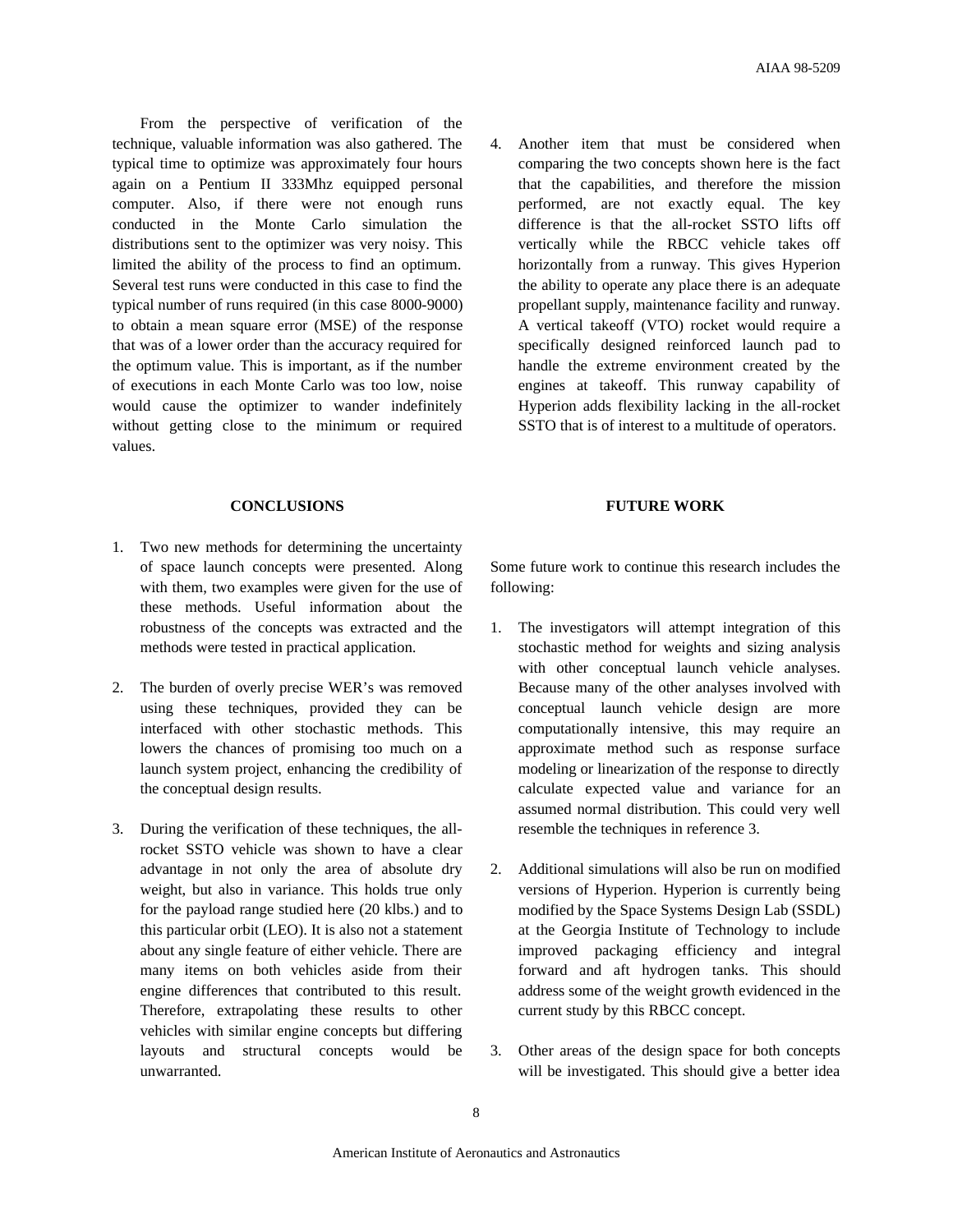of the relative advantages of each concept, if they exist. It should also indicate whether any regions of the design space have a robustness advantage by the merits of payload or mission.

#### **ACKNOWLEDGEMENTS**

This work was partially supported by NASA Langley under grant number NGT-1-52156 to the Georgia Institute of Technology for the Multidisciplinary Design and Analysis (MDA) Fellowship program. Assistance from other members of the Space Systems Design Laboratory and Aerospace Systems Design Laboratory at Georgia Tech is also appreciated.

#### **REFERENCES**

- 1. Mankins, J.C. "Lower Costs for Highly Reusable Space Vehicles," *Aerospace America*, Vol. 36, No. 3, 1998, pp. 36-42
- 2. Olds, John R., and Bradford, John., "SCCREAM (Simulated Combined-Cycle Rocket Engine Analysis Module): A Conceptual RBCC Engine Design Tool." AIAA paper 97-2760, July 1997
- 3. Mavris, D.N., Mantis, G., Kirby, M.R. "Demonstration of a Probabilistic Technique for the Determination of Economic Viability," World Aviation Congress and Exposition, Anaheim, CA, October 13-16, 1997. SAE-975585.
- 4. Escher, William J. D., and Flornes B. J., "A Study of Composite Propulsion Systems for Advanced Launch Vehicle Applications." Final report for NASA contract NAS7-377, The Marquardt Corporation, Van Nuys, CA, April 1967, Vol. 1 - 9.
- 5. Hale, M.A., Craig, J.I., "Techniques for Integrating Computer Programs into Design Architectures,"

Sixth AIAA / NASA / USAF / ISSMO Symposium on Multidisciplinary Analysis and Optimization, Bellevue, WA, September 4-6, 1996.

- 6. Kolodziej, P., Bull, J. D. Milos, F. S., Squire, T. H., "Aerothermal Performance Constraints for Small Radius Leading Edges Operating at Hypervelocity," Proceedings of the Eighth Annual Thermal and Fluids Analysis Workshop: Spacecraft Analysis and Design, NASA Ames Research Center, Moffett Field, CA, 1997.
- 7. Olds, John R., and McCormick, David J., "Component-Level Weight Analysis for RBCC Engines." AIAA paper 97-3953, October 1997
- 8. Congelliere, J., Prevatte, N., and Lime, J., "Advanced Ramjet Concepts, Vol. II Ejector Scramjet Technology." Final report for USAF contract AFAPL-TR-67-118, The Marquardt Corporation, May 1968.
- 9. Turner, James E., and Hueter, U., "Status of the Advanced Reusable Transportation Technologies Project." AIAA paper 97-2856, July 1997.
- 10. Dijkstra, F., Maree, A. G. M., Caporicci, M., and Immich H., "Experimental Investigation of the Thrust Enhancement Potential of Ejector Rockets." AIAA paper 97-2756, July 1997.
- 11. Olds, John R., and Walberg, Gerald W., "Multidisciplinary Design of a Rocket-Based Combined-Cycle SSTO Launch Vehicle Using Taguchi Methods." AIAA paper 93-1096, February 1993.
- 12. Olds, John R., "Results of a Rocket-Based Combined-Cycle SSTO Design Using Parametric MDO Methods." SAE paper 941165, April 1994.
- 13. "Boeing 747-400 family: Specifications ," http://www.boeing.com/commercial/747family/fact s.html, The Boeing Company, 1996-1998.